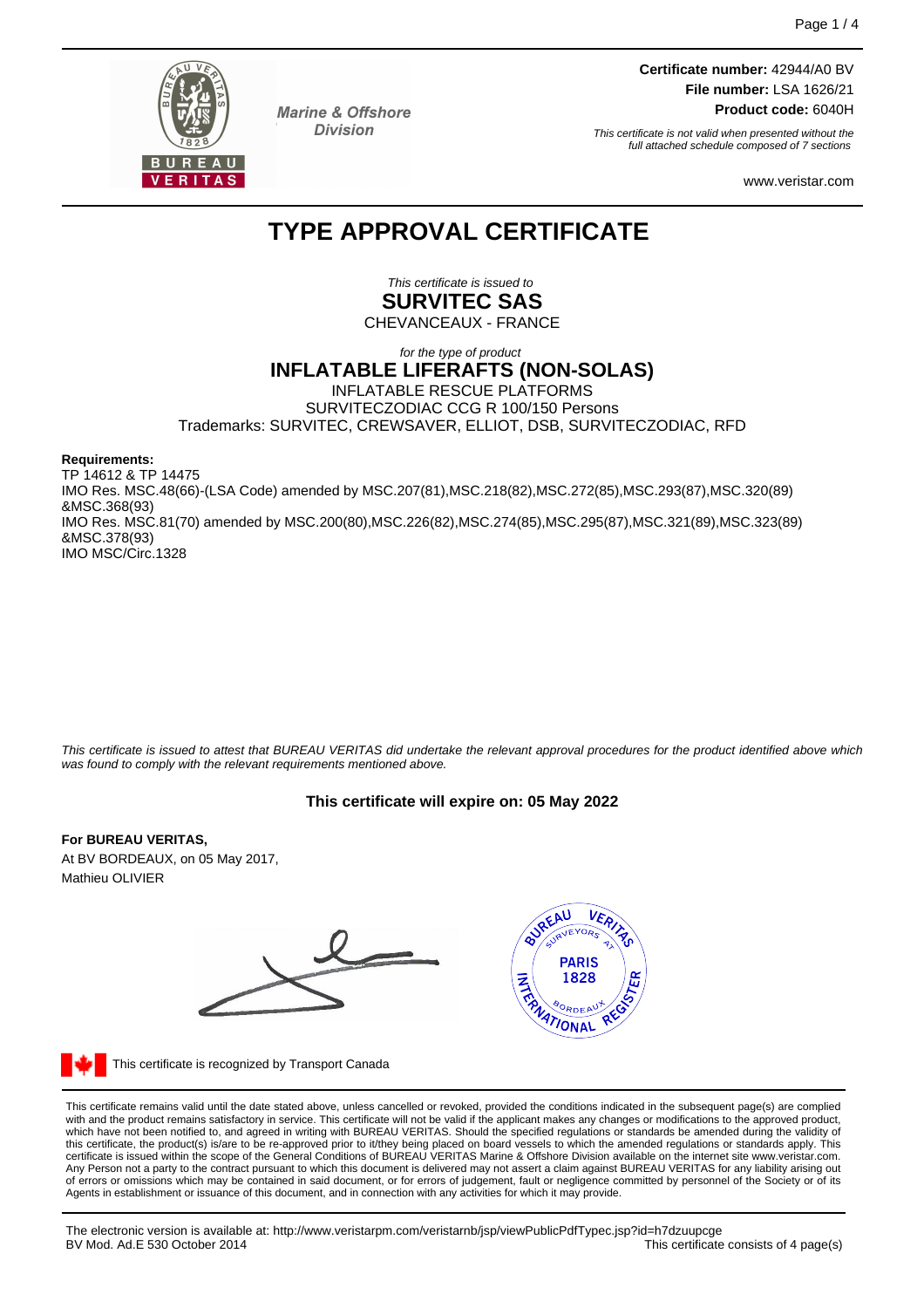# **THE SCHEDULE OF APPROVAL**

## **1. PRODUCT DESCRIPTION:**

| <b>Trademark</b> | SURVITEC, CREWSAVER, ELLIOT, DSB, SURVITECZODIAC, RFD |                                                                  |        |                                 |  |
|------------------|-------------------------------------------------------|------------------------------------------------------------------|--------|---------------------------------|--|
| <b>Type</b>      | SURVITECZODIAC CCG R 100/150 Persons                  |                                                                  |        |                                 |  |
|                  |                                                       | <b>Overall dimensions of the Inflatable Rescue Platform (mm)</b> |        | <b>Working pressure</b><br>(mb) |  |
| Length           |                                                       | Width                                                            | Height |                                 |  |

9300 6100 1000 162

*As indicated in the technical documentation submitted by the Applicant.*

#### **2. DOCUMENTS AND DRAWINGS: Drawings and specifications:**

| Drawilles and specifications. |                                                               |         |            |  |
|-------------------------------|---------------------------------------------------------------|---------|------------|--|
| Number                        | <b>Title</b>                                                  | Issue   | Date       |  |
| CHXBE 280                     | SURVITECZODIAC CCG R 100/150 Persons Open Reversible Liferaft | . .     | 13/04/2017 |  |
| $- - -$                       | <b>BRANDS FILE</b>                                            | $- - -$ | 29/05/2013 |  |

#### Material and components:

| √umber                                         | <b>Title</b>                                                                                                                                        | Issue<br>. | Date          |
|------------------------------------------------|-----------------------------------------------------------------------------------------------------------------------------------------------------|------------|---------------|
| 02<br>E<br>the contract of the contract of the | ORIL<br>$\sim$<br>DΙ<br>$\alpha$ r<br>$\mathbf{m}$<br>$\sim$<br>``<br>м<br>†∩r<br>– Supplier<br>-litera.<br>tile.<br>. .<br>., K-L<br>``<br><br>. . | -          | /2017<br>7/01 |

#### • Canadian File :

| Number          | <b>Title</b>                               | <b>Issue</b> | Date       |
|-----------------|--------------------------------------------|--------------|------------|
| D.I.F 02 annexe | Suppliers file CCG LIFERAFT SPECIFIC ITEMS | ∸            | 24/05/2016 |
| 203676          | Container Identification Label             |              | 1/04/2017  |
| 203627          | Liferaft Identification Label              |              | 1/04/2017  |

#### $Manual(s)$  for installation use and maintenance.

*No departure from these documents is permitted without the prior consent of the Society.*

#### **3. TEST REPORTS:**

#### **COASTAL LIFERAFT TYPE TESTS**

| $\sim$<br>Number | <b>Title</b>                                                 | Issue   | Date          |
|------------------|--------------------------------------------------------------|---------|---------------|
| $- - -$          | $\cdot$ $\sim$<br>performed on<br>Literatt<br>the<br>ests    |         | /2017<br>3/04 |
| 10054/C14        | $\cdot$ $\sim$<br>Label<br>Markings<br>∟iteratt<br>the<br>on | $- - -$ | '7/07/2014    |

#### **TOWING FORCE**

|                  | With the sea anchor deployed | Without the sea anchor deployed |
|------------------|------------------------------|---------------------------------|
| Towed at 2 Knots | 2.15 kN                      | $1.25$ kN                       |
| Towed at 3 Knots | 2.65 kN                      | 1.75 kN                         |

### **TESTS ACCORDING TO THE RECOMMENDATIONS OF THE GUIDELINES MSC.1/CIRC.1328**

| ım her  | <br>Title<br>----                                                      | Issue   | Jate     |
|---------|------------------------------------------------------------------------|---------|----------|
| $- - -$ | -<br>(TDC)<br>7DC<br>ests<br>essai:<br>des<br>alea.<br>m<br>пна<br>wur | $- - -$ | 20<br>ിധ |

### **4. APPLICATION / LIMITATION:**

As per requirements stated on front page of this certificate.

Maximum capacity: 150 persons.

• The maintenance of the INFLATABLE RESCUE PLATFORM shall be carried out according to the IMO Resolution A.761 (18) as amended and with instructions stated in the Manual(s) for installation use and maintenance.

| Maximum stowage height (m) | Container           | Weight (kg) |
|----------------------------|---------------------|-------------|
|                            | Round Container N18 | 302         |
|                            |                     |             |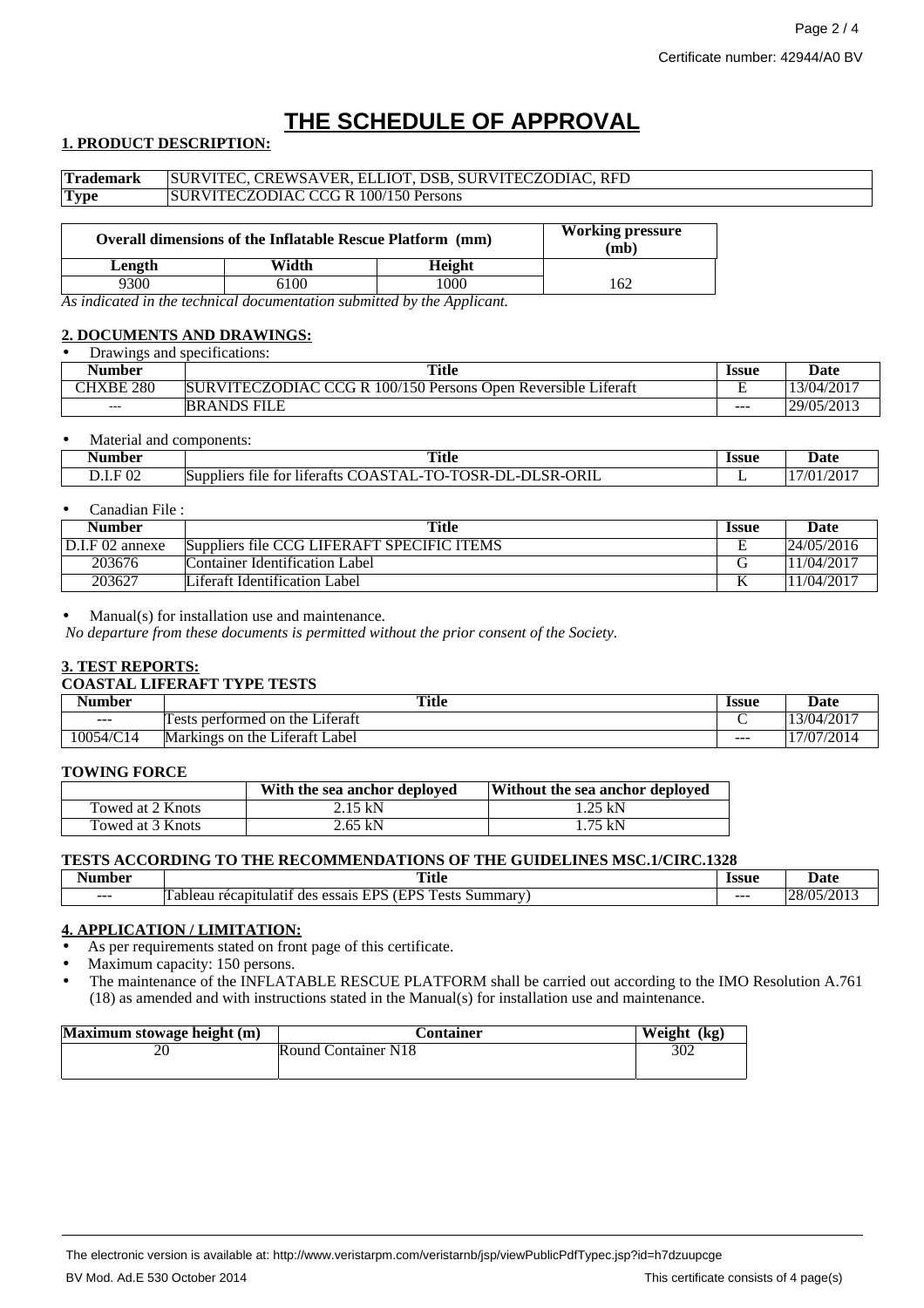#### **5. PRODUCTION SURVEY REQUIREMENTS**

**INFLATABLE RESCUE PLATFORM** supplied by **Survitec SAS, France** in compliance with the type described in this certificate.

This type of product is within the category HBV of Bureau Veritas Rule Note NR320.

**Survitec SAS, France** has to make the necessary arrangements to have its works recognised by Bureau Veritas in compliance with the requirements of NR320 for HBV products.

The manufacturer shall institute a quality control procedure to ensure that all **INFLATABLE RESCUE PLATFORM** are produced to the same standard as the approved prototype and shall keep records of any production tests carried out.

Each equipment, or batch of equipment, is to be supplied with its Manual(s) for Installation, use & maintenance and instructions for servicing stations for frequency and tests to be carried out according to IMO Resolution A.761(18).

The servicing stations must be approved by a Recognized Organisation of Transport Canada and must be recognized by the manufacturer according to IMO Resolution A.761(18), for their competences to service and repack such life-rafts.

For information concerning the production phase, **Survitec SAS, France** has declared the following manufacturing place:

#### **Survitec SAS**

Route de Chatenet 17210 Chevanceaux - France

#### **6. MARKING OF PRODUCT**

Instructions, Diagrams, Markings illustrating the use of the **INFLATABLE RESCUE PLATFORM** shall be printed indelibly (to be both in English and in French)

| <b>Markings</b> on the                           | Markings on the                                                |
|--------------------------------------------------|----------------------------------------------------------------|
| <b>CONTAINER</b>                                 | <b>INFLATABLE RESCUE PLATFORM</b>                              |
| Maker's name or trade mark                       |                                                                |
| Serial Number                                    |                                                                |
| Name of approving authority                      |                                                                |
| BV type approval certificate number              |                                                                |
|                                                  | Number of persons it is permitted to accommodate over each     |
| Number of persons it is permitted to carry       | entrance, in characters not less than 100 mm in height of a    |
|                                                  | colour contrasting with that of the liferaft.                  |
| Date when last serviced                          | Name and place of servicing station where it was last serviced |
| Type of emergency pack enclosed                  | Date of manufacture (month and year)                           |
| Length of painter                                |                                                                |
| Maximum permitted stowage height above waterline |                                                                |
| Launching instructions                           |                                                                |
| <b>INFLATABLE RESCUE PLATFORM</b>                |                                                                |

Provision shall be made for marking each **INFLATABLE RESCUE PLATFORM** with the name and port of registry of the ship to which it is to be fitted, in such a form that the ship identification can be changed at any time without opening the container.

In addition, INFLATABLE RESCUE PLATFORM subject to extended service intervals should be marked to indicate that they have been approved and certified for extended service intervals in accordance with the guidelines MSC.1/Circ.1328.